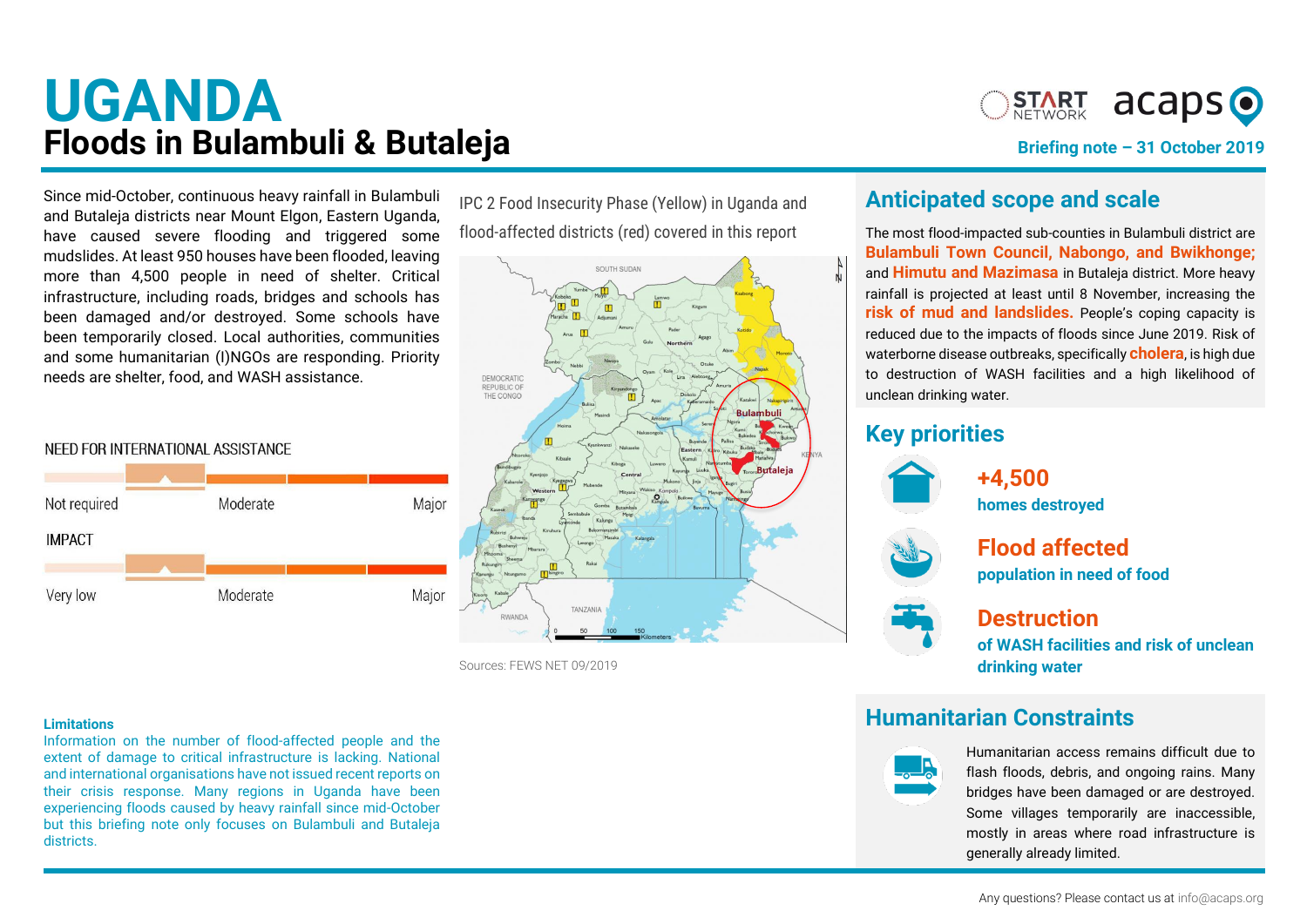## **Crisis impact**

In Eastern Uganda, above-average precipitation rates are marking the peak of the rainy season which normally lasts from mid-August to end November. Continuous heavy rainfall in the past two weeks has caused severe flooding, especially in Bulambuli and Butaleja districts near Mount Elgon (Daily Monitor 28/10/2019[; Caritas Uganda 24/10/2019;](https://twitter.com/CRSUganda/status/1187374443196235776) [Uganda](https://twitter.com/inakasiita1/status/1187079321019662338)  [Red Cross Society \(URCS\) 23/10/2019,](https://twitter.com/inakasiita1/status/1187079321019662338) [Floodlist 21/10/2019\)](http://floodlist.com/africa/uganda-floods-eastern-western-region-october-2019).

After joint initial assessments, the most affected sub-counties in Bulambuli district are Bulambuli Town Council, Nabongo, and Bwikhonge. In Butaleja district Himutu and Mazimasa sub-counties are mostly impacted by floods after the rivers Manafwa and Malaba overflowed (Daily Monitor 28/10/2019; [Caritas Uganda 24/10/2019;](https://twitter.com/CRSUganda/status/1187374443196235776) [URCS 23/10/2019;](https://twitter.com/inakasiita1/status/1187079321019662338) [ECHO](https://reliefweb.int/report/chad/central-africa-floods-noaa-unhcr-floodlist-media-echo-daily-flash-23-october-2019)  [23/10/2019\)](https://reliefweb.int/report/chad/central-africa-floods-noaa-unhcr-floodlist-media-echo-daily-flash-23-october-2019). However, due to the lack of reliable data, the lists of most affected districts remain an estimation. It is unclear how many people are in need of assistance in these five sub-counties.

The events mark the third severe flooding in the two districts since June 2019, depleting households' resilience against natural events such as floods and droughts ([URCS](https://twitter.com/inakasiita1/status/1187079321019662338)  [23/10/2019;](https://twitter.com/inakasiita1/status/1187079321019662338) [Floodlist 21/10/2019\)](http://floodlist.com/africa/uganda-floods-eastern-western-region-october-2019). According to the Uganda National Meteorological Authority (UNMA), who issued flood warning on 25 October for many parts in Uganda, including Eastern region, heavy rainfall is expected to continue (UNMA 25/10/2019). Some sources indicate a continuation until 8 November, raising the risk of additional flooding in these districts [\(Windy 31/10/2019;](https://twitter.com/Mozeserugo/status/1188042783518527488/photo/2) [NOAA 30/10/2019\).](https://twitter.com/Mozeserugo/status/1188042783518527488/photo/2)

Shelter and NFIs: According to the Uganda Red Cross Society (URCS), floods have destroyed or severely damaged at least 950 houses in both districts. 650 houses in Butaleja district are uninhabitable, leaving around 3,100 people homeless. In Bulambuli districts around 1,400 people are displaced after 300 houses were destroyed [\(URCS](http://floodlist.com/africa/uganda-floods-eastern-western-region-october-2019)  [23/10/2019;](http://floodlist.com/africa/uganda-floods-eastern-western-region-october-2019) Floodlist 21/10/2019). Due to the lack of more comprehensive and recent assessments that are publicly available, the number of people in need of shelter is expected to be higher. Many displaced people are seeking shelter with relatives and neighbours and are in need of NFIs, including blankets, mattresses and cooking utilities [\(Daily Monitor 26/10/2019\).](https://www.monitor.co.ug/News/National/Famine-looms-floods-ravage-gardens-eastern-region/688334-5326120-gpv3u0/index.html)

Food: People living in the area are facing Minimal food insecurity (IPC Phase 1). However, the flood-affected population are in need of food assistance [\(Caritas Uganda 30/10/2019\).](https://twitter.com/CRSUganda/status/1189801460692852736) First reports indicate that many agricultural fields are flooded. The loss of crops will increase people's immediate food needs among communities. Sorghum and millet, mainly harvested in October to mid-November, was expected to reach near-average rates despite the reduced area planted and late start of the season due to the East African drought in 2019 [\(FEWS NET/USGS 14/10/2019;](https://reliefweb.int/sites/reliefweb.int/files/resources/EA_Seasonal_Monitor_2019_10_14.pdf) Daily Monitor 28/10/2019; [Daily Monitor 26/10/2019;](https://www.monitor.co.ug/News/National/Famine-looms-floods-ravage-gardens-eastern-region/688334-5326120-gpv3u0/index.html)  [Caritas Uganda 24/10/2019\)](https://twitter.com/CRSUganda/status/1187356269142827010). A loss of the anticipated harvest is likely.

Livelihoods: The extent of the damage, and consequently the estimated medium-term impact on people's livelihoods due to loss of agricultural yields, still needs to be assessed (Daily Monitor 28/10/2019[; Daily Monitor 26/10/2019;](https://www.monitor.co.ug/News/National/Famine-looms-floods-ravage-gardens-eastern-region/688334-5326120-gpv3u0/index.html) [Caritas Uganda 24/10/2019\)](https://twitter.com/CRSUganda/status/1187356269142827010). Trade to bigger urban centres and roadside business are halted, especially in Bulambuli District [\(UBC 30/10/2019\).](https://twitter.com/ubctvuganda/status/1189463756633448448)

WASH: Safe drinking water cannot be insured in the affected districts. There is a high risk of waterborne diseases such as cholera and acute watery diarrhoea. Poor hygiene due to flooded and damaged latrines as well as stagnant water bodies constitutes further health risks such as malaria infections, particularly in areas with poor drainage infrastructure (Daily Monitor 28/10/2019; [Caritas Uganda 24/10/2019;](https://twitter.com/CRSUganda/status/1187374443196235776) Key Informant). 24% of rural Ugandan households don't have access to improved sources of drinking water [\(CIA Factbook, accessed](https://www.cia.gov/library/publications/the-world-factbook/geos/ug.html)  [31/10/2019\).](https://www.cia.gov/library/publications/the-world-factbook/geos/ug.html) It remains unclear how health facilities are affected by the floods.

Education: According to local media sources, some schools were flooded (Caritas Uganda [24/10/2019\)](https://twitter.com/CRSUganda/status/1187374443196235776). At least three schools in the affected sub-counties have been closed. Bunabwire, Buwasheba and Bulengeni primary schools in Bulambuli districts have been closed [\(Daily Monitor 19/10/2019\).](https://www.monitor.co.ug/News/National/Floods-leave-hundreds-homeless-eastern-Uganda/688334-5318028-s69kc1z/index.html) It remains unclear if schooling has started.

#### Vulnerable groups affected

Some research indicates that women, children, the elderly, and people with disabilities (PWD) are generally more at risk of being impacted by floods and landslides in Uganda due to reduced mobility. Warning messages are often distributed via the radios and might not reach everyone. [\(Namono et al 02/09/2019;](https://www.researchgate.net/publication/335580577_The_Barriers_to_Landslide_Responses_over_the_Mt_Elgon_in_Bududa_District_Uganda) [UNDP/GoU 12/2014\)](https://www.necoc-opm.go.ug/reports/8.%20Gender%20&%20Vulnerability%20to%20Disasters%20In%20Uganda%20-%20study.pdf).

Children are especially vulnerable to increased health risks during events of flooding [\(UNDP/GoU 12/2014\)](https://www.necoc-opm.go.ug/reports/8.%20Gender%20&%20Vulnerability%20to%20Disasters%20In%20Uganda%20-%20study.pdf). Around 48% of the total Ugandan population are children under 15 years [\(CIA Factbook, accessed 31/10/2019\).](https://www.cia.gov/library/publications/the-world-factbook/geos/ug.html) 

Culturally embedded gender roles put the burden on women and children of cleaning flooded house and debris, exposing them and the children under their care to contaminated wastewater and waterborne diseases. Pregnancy is a further factor of vulnerability during disasters, due to higher risks of complications [\(UNDP/GoU 12/2014;](https://www.necoc-opm.go.ug/reports/8.%20Gender%20&%20Vulnerability%20to%20Disasters%20In%20Uganda%20-%20study.pdf)  Oxfarm 08/2018). Research further confirm that only 3% of the men participated in a gender study in Uganda confirmed having participated in unpaid household activities or care activities, compared to 18.2% of women [\(Oxfarm 08/2018\).](https://oxfamilibrary.openrepository.com/bitstream/handle/10546/620532/rr-gender-roles-care-economy-uganda-130818-en.pdf?sequence=4&isAllowed=y)

More detailed information on the events and the general lack of age- and genderdisaggregated information on the flood-affected populations makes it difficult to assess particular vulnerabilities.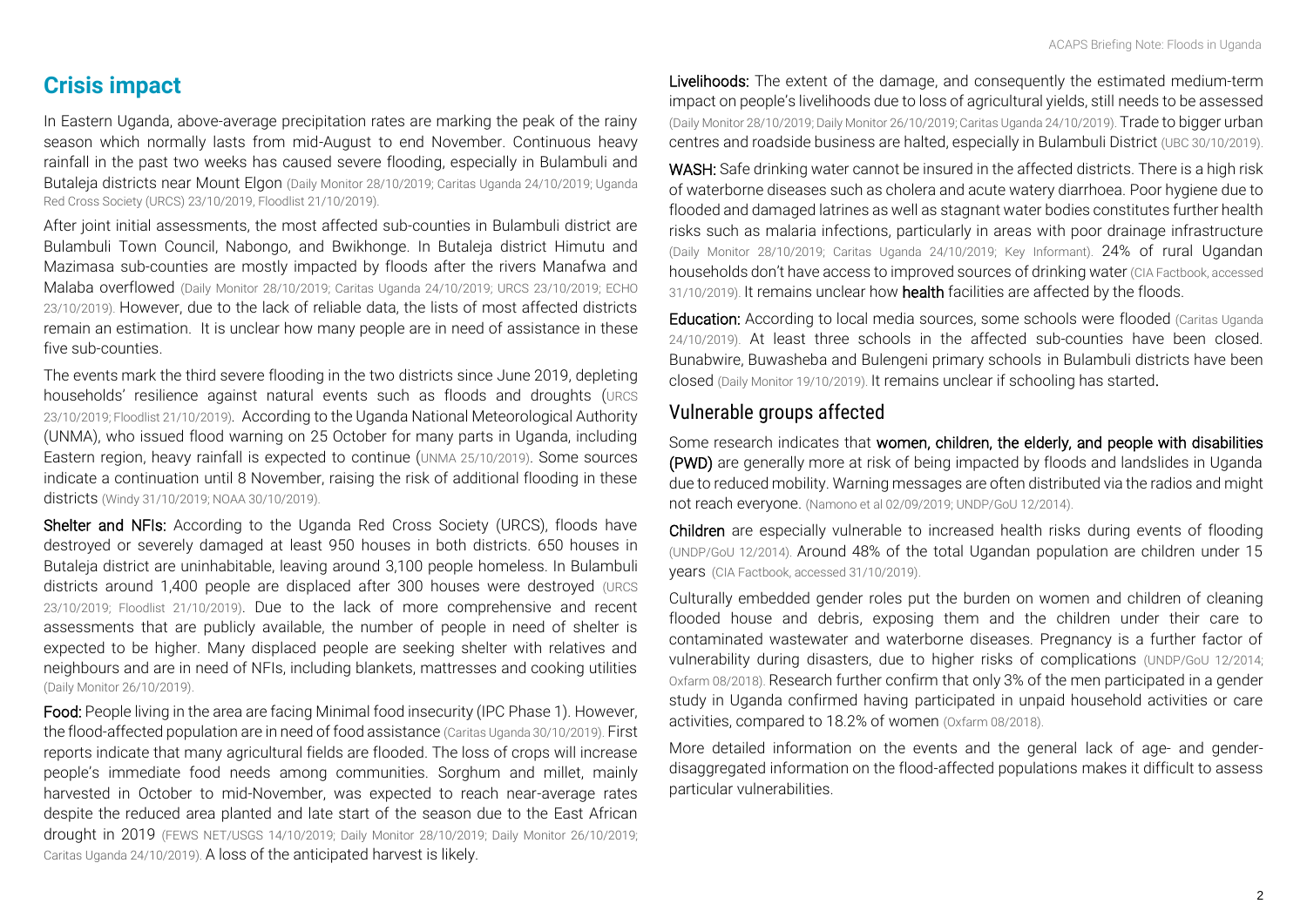#### Humanitarian and operational constraints

Humanitarian access remains difficult due to flash floods, debris, and ongoing rains. Many bridges have been damaged or are destroyed. Key roads and bridges from Kampala to Eastern Uganda are not passible, delaying the distribution of relief items stored in the capital city. Some remote villages are inaccessible, mostly in areas where road infrastructure is generally already limited (Caritas Uganda [24/10/2019;](https://twitter.com/CRSUganda/status/1187374443196235776) Daily [Monitor](https://www.monitor.co.ug/News/National/Residents-stranded-Kaliro-Pallisa-bridge-floods/688334-5333744-ex507o/index.html)  [1/11/2019;](https://www.monitor.co.ug/News/National/Residents-stranded-Kaliro-Pallisa-bridge-floods/688334-5333744-ex507o/index.html) [Daily Monitor 3/11/2019,\).](https://www.monitor.co.ug/News/National/Primary-Seven-candidates-relocated-floods-Kolir/688334-5334880-aw3e60z/index.html) It is expected that roads are only impassable for a few days after the floodwater has subsided. However, there are no reports on the extent to which the flooding has affected infrastructure and public facilities. Especially the status of health facilities in the area remains unknown.

## **Aggravating factors**

#### Rain forecast and rainy season

Uganda is prone to heavy rainfall that often leads to flash floods in the rainy s[eason.](http://fews.net/east-africa/uganda) The [second r](http://fews.net/east-africa/uganda)ainy season in Eastern Uganda runs mid-August to en[d November](https://twitter.com/Mozeserugo/status/1188042783518527488/photo/2) (FEWS NET [09/2019\).](https://twitter.com/Mozeserugo/status/1188042783518527488/photo/2) More heavy rainfall is forecast at least until 8 November [\(Windy 31/10/2019;](https://twitter.com/Mozeserugo/status/1188042783518527488/photo/2) NOAA 30/10/2019;). Continued (seasonal) rainfall is likely to lead to oversaturation of the soil and, consequently, flooding in new areas.

This forecast is largely influenced by the positive Indian Ocean Dipole (IOD), forming cyclone-like storms in the Arabian Sea that are travelling towards East Africa. The events and its relationship to El-Nino are still unclear and remain subject to research. Consequently, long-term prediction cannot be made. The differences in sea temperature, the main driver of the IOD, is, however, [the largest since 2001,](https://www.theeastafrican.co.ke/news/ea/Weathermen--warn-of-heavy-destructive-rains/4552908-5317824-pku9ecz/index.html) and continuous wet conditions in East Africa are therefore likely [\(TNH 22/10/2019;](https://www.thenewhumanitarian.org/news/2019/10/22/Indian-Ocean-Dipole-flood-danger-East-Africa) The East Africa 20/10/2019).

## Type and location of housing

Houses in rural areas across Uganda tend to be built from a mud and stone (or brick) combi[nation. Housing q](http://www.iut.nu/wp-content/uploads/2017/03/Uganda-housing-Profile.pdf)uality is poor and often built informally due to population growth. The housing structures make them susceptible to heavy damage during strong rains and floods (UN-Habitat 03/2017).

Many houses are built on hillslopes in the valleys around Mount Elgon. Volcanic activity around Mount Elgon over thousands of years led to weak and porous soils. This has made the area prone to landslides, exacerbated by the deforestation and overpopulation in recent years [\(Daily Monitor 15/10/2018\).](https://www.monitor.co.ug/video/3286562-4806236-c8hmt2/index.html) The risk of landslides following rain is increased, exposing people living on hillsides. [\(Namono et al 02/09/2019\)](https://www.preprints.org/manuscript/201909.0022/v1). Estimates on people at risk of landslides in the two districts are not available.

## Heightened vulnerabilities due to past floods and landslides

After long dry spells in the first half of 2019, Eastern Uganda region has experienced above-average rainfall. Since June, rivers have been overflowing and flash floods occurred regularly around Mount Elgon, including at least in Bulambuli district. Even though the extent of the impact remains mainly unassessed, people's livelihoods were likely impacted due to loss of seeds, crops, or food stored, increasing their vulnerabilities to new shocks. Floods are common after severe and long spells as the soil cannot absorb high amounts of water.

Floods since June 2019: Heavy rain caused a river to overflow triggering a deadly landslide in Bulambuli District, damaging many houses and interrupt and delayed crop planting. At least one person died and five people went missing. Occasional flooding and landmass movement continued throughout August in the region [\(Floodlist 31/08/2019;](http://floodlist.com/africa/uganda-floods-landslides-bulambuli-eastern-region-august-2019) [New](https://www.newvision.co.ug/new_vision/news/1506405/feared-dead-bulambuli-landslides)  [Vision 30/08/2019;](https://www.newvision.co.ug/new_vision/news/1506405/feared-dead-bulambuli-landslides) [UGRC/IFRC 18/06/2019\)](https://reliefweb.int/sites/reliefweb.int/files/resources/Map_Uganda_Floods%20and%20Landslides_DREF%20EPoA.24.06.pdf). As of 2 September, several landslides and flooding across Bulambuli district resulted in at least one death and 10 people missing [\(ECHO](https://reliefweb.int/report/uganda/uganda-severe-weather-noaa-cpc-floodlist-uganda-red-cross-society-media-echo-daily)  [02/09/2019\).](https://reliefweb.int/report/uganda/uganda-severe-weather-noaa-cpc-floodlist-uganda-red-cross-society-media-echo-daily) Many people have not yet recovered from damages and losses previous flood and mudslides have caused (Key Informant).

Landslides October 2018: The region around Mount Elgon experienced heavy rains in October 2018 that triggered many mud- and landslides. The extent of the damage remains mainly unknown, especially for small mudslides that have caused no fatalities. In neighbouring Bududa district, at least 41 people died in floods and due to a series of landslides on 11 October 2018 [\(Act Alliance 15/10/2018;](https://reliefweb.int/sites/reliefweb.int/files/resources/Alerts_Uganda_Landslide.pdf) [The Guardian 12/10/2018](https://www.theguardian.com/global-development/2018/oct/12/uganda-landslides-36-dead-school-disappears-beneath-mud-bududa)). The displaced population are still waiting for aid promised by the central government [\(Daily Monitor](https://www.monitor.co.ug/News/National/Government-landslide-victims-Ecweru-Mt-Elgon/688334-5150982-k9iedvz/index.html)  [10/06/2019\).](https://www.monitor.co.ug/News/National/Government-landslide-victims-Ecweru-Mt-Elgon/688334-5150982-k9iedvz/index.html) The risk of mud- and landslides in the area remains extremely high.

#### Risk of Cholera outbreak

Since June 2019, the Ministry of Health declared a cholera outbreak in Bududa district, neighbouring to Bulambuli district with at least 66 cases reported (as of 2 September) [\(MoH, accessed 31/10/2019\)](https://health.go.ug/publications). As the disease is present in the area, standing water bodies and the lack of unsafe drinking water increases the risk of disease spread.